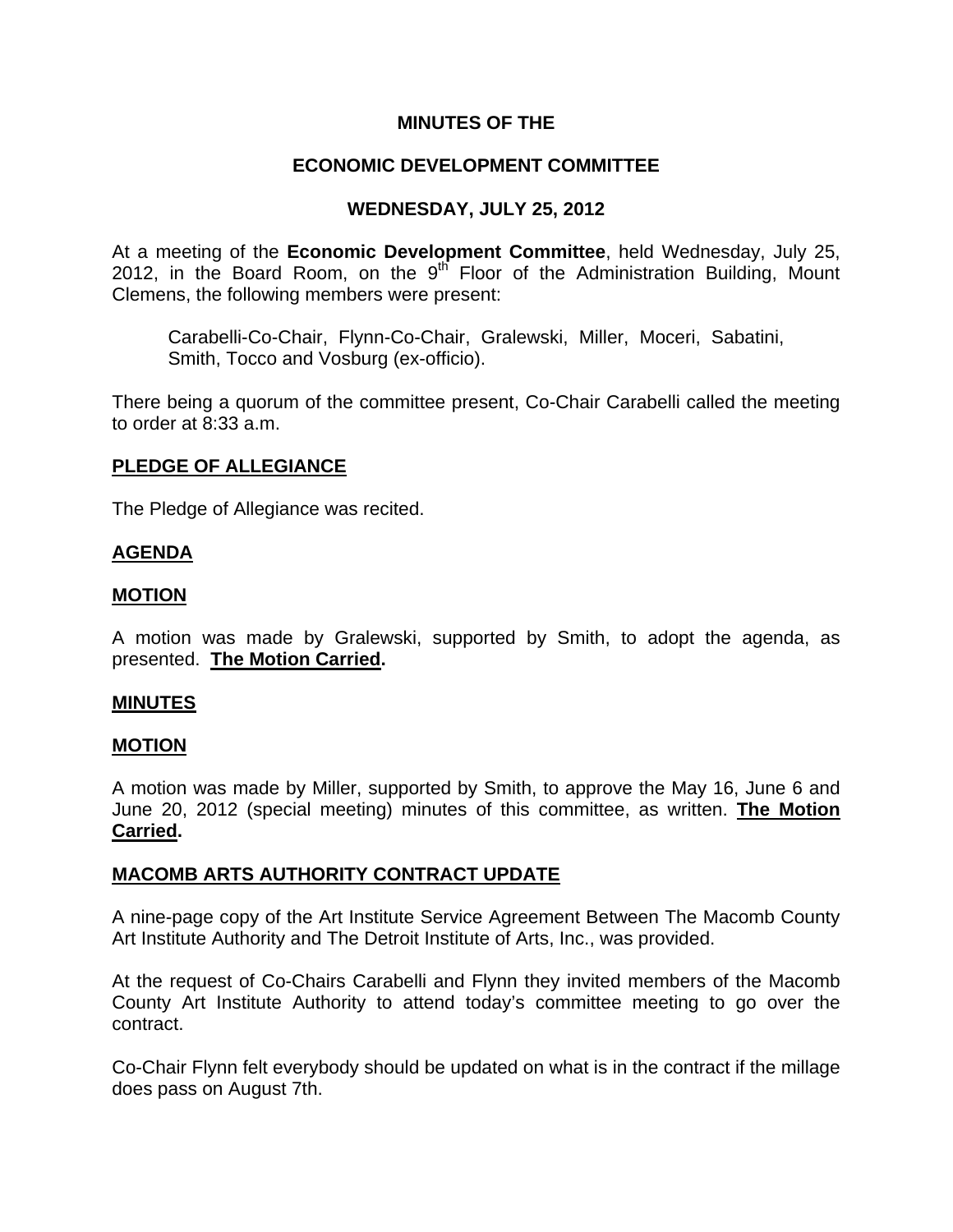Three members from the Macomb County Art Institute Authority introduced themselves: Jennifer Callans, Stan Simek and David Maquera.

While copies of the Agreement were being made, Co-Chair Flynn moved on to agenda item #9. There were no objections.

# **UPCOMING EVENTS**

# **a) Receive and File Update on Upcoming Events**

# **MOTION**

A motion was made by Smith, supported by Miller, to receive and file the update on upcoming events. **The Motion Carried.** 

Co-Chair Flynn moved back to agenda item #6.

# **MACOMB ARTS AUTHORITY CONTRACT UPDATE**

Stan Simek, Chairman of the Macomb County Art Institute Authority overviewed numerous major points contained within the nine-page Agreement.

The following commissioners spoke: Flynn and Carabelli.

Annmarie Erickson from the Detroit Institute of Arts addressed the committee.

# **MOTION**

A motion was made by Moceri, supported by Miller, to receive and file the Art Institute Service Agreement Between The Macomb County Art Institute Authority and The Detroit Institute of Arts, Inc. **The Motion Carried.** 

# **EDUCATION AND TRAINING**

# **a) Quarterly Report by John Bierbusse from Macomb/St. Clair Workforce Development Board**

Three updated charts were distributed.

John Bierbusse overviewed the three updated charts:

- Macomb County Labor Force
- Macomb County Residents Employed
- Macomb County Residents Unemployed & Rate of Unemployment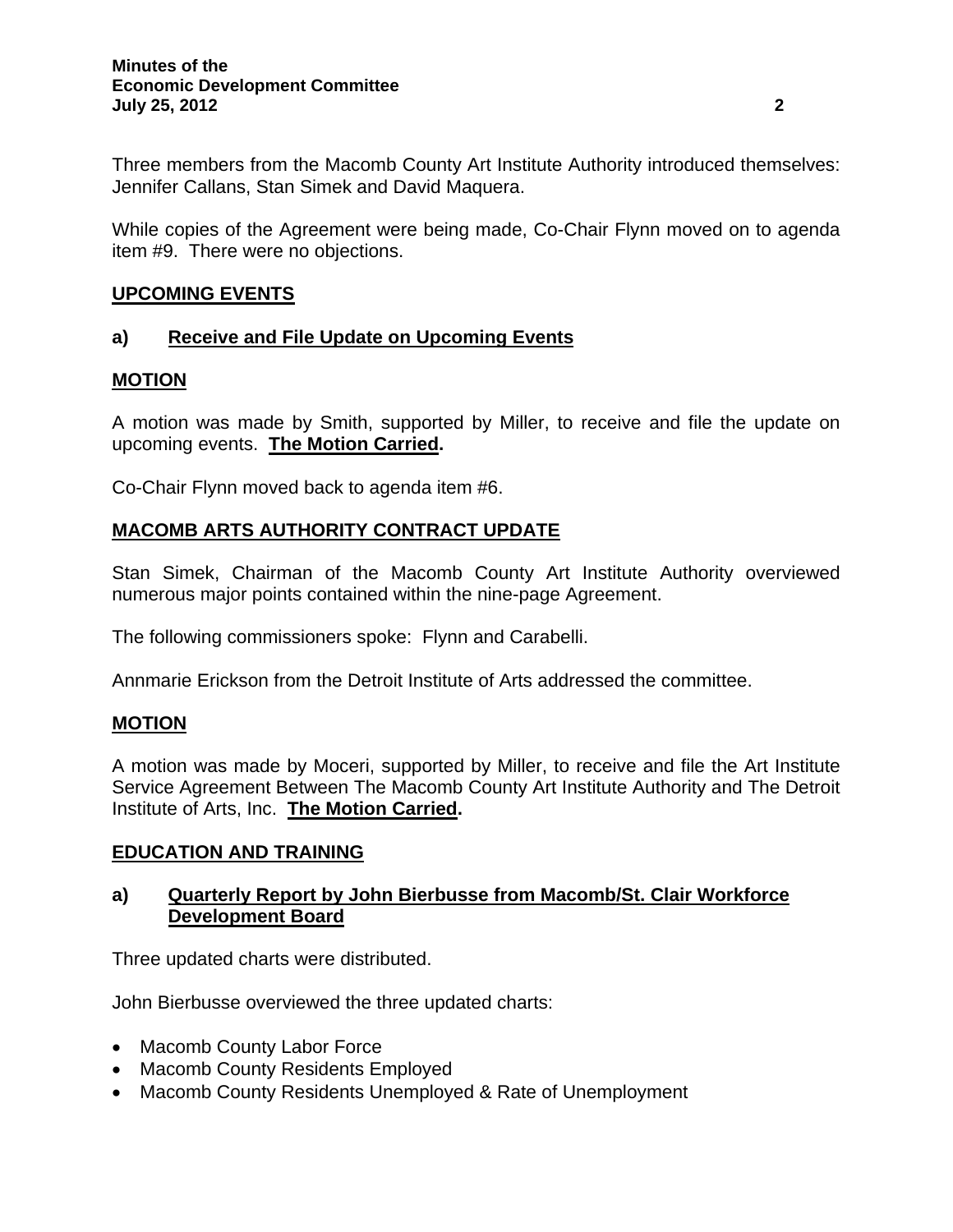He then overviewed the following charts that were provided in committee packets:

- Labor Force Statistics Annual Figures
- Employment Services Registrations
- Annual Accounts of Funding Sources

He then explained how the Federal Extended Benefits Program works. He reported the federal government gave them a grant of almost \$700,000 which expires January 3, 2013.

The following commissioner spoke: Flynn.

# **MOTION**

A motion was made by Moceri, supported by Sabatini, to receive and file the quarterly report by John Bierbusse from Macomb/St. Clair Workforce Development Board. **The Motion Carried.** 

# **PRESENTATION**

# **a) Selfridge Air National Guard Base**

A colored brochure entitled Selfridge Air National Guard Base: Tomorrow's Military Installation Model Today was distributed.

Joe Hallman, President of the Selfridge Base Community Council gave a verbal presentation. Key topics discussed consisted of the following:

- Role of Selfridge Base Community Council
- Encouraged commissioners to become a member of the Selfridge Base Community **Council**
- There needs to be a greater awareness of what is going on at Selfridge for anybody who lives in Macomb County
- Selfridge is the only joint installation in the United States that handles all branches of the military
- Base realignment
- Stats on number of people and aircraft currently at Selfridge
- Stats on number of relocated reservists
- Department of Defense slated cuts
- It being critical to secure a strong fighter unit at Selfridge
- The need to address the issue that statistically Michigan is  $50<sup>th</sup>$  out of 50 states in Department of Defense spending

The following commissioners spoke: Vosburg, Miller and Flynn.